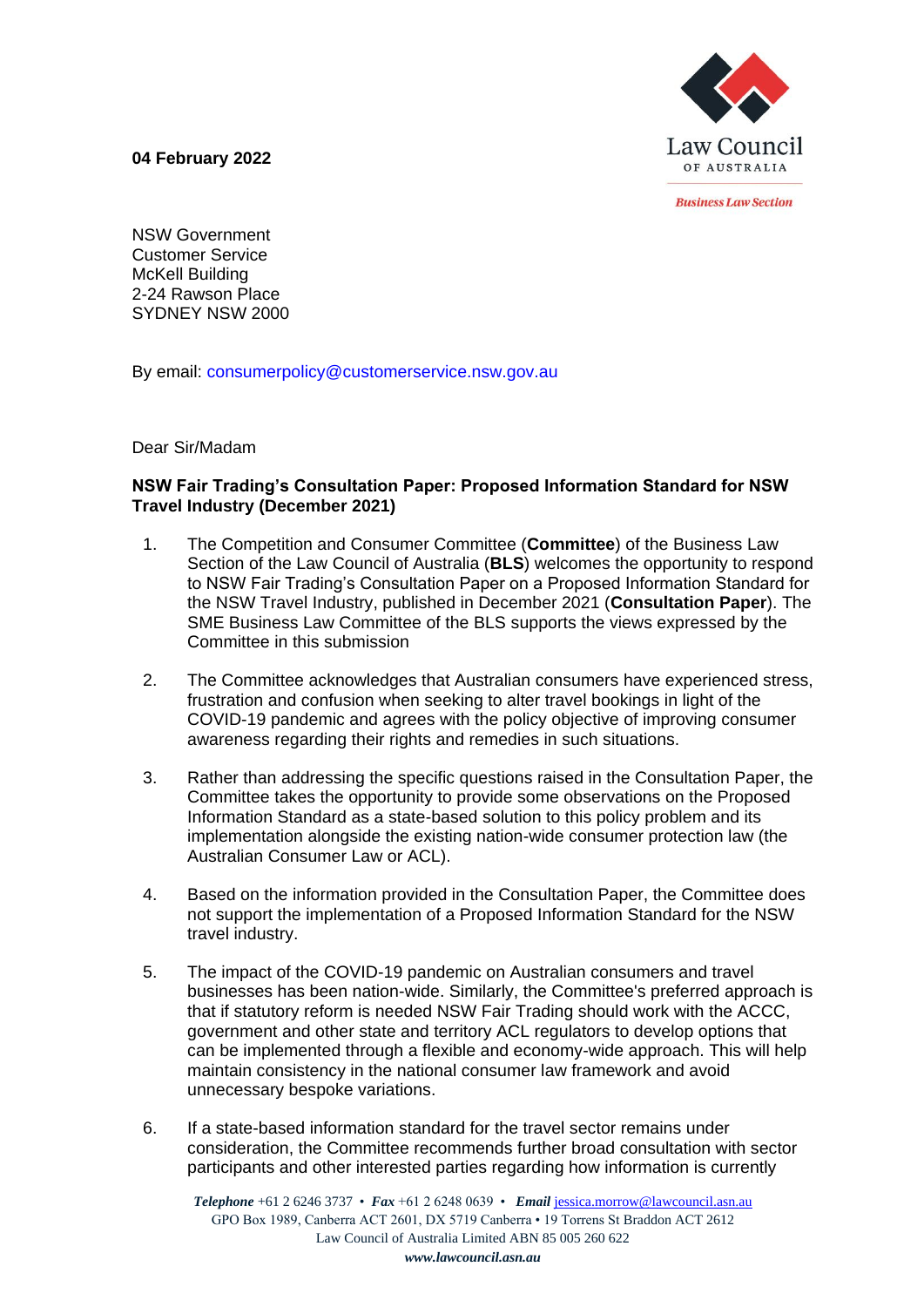supplied and the most effective content and form for any such a standard. The current proposal risks increasing confusion for consumers, while imposing a further regulatory burden on travel sector businesses.

# **Background**

- 7. The Committee appreciates that the COVID-19 pandemic has resulted in unprecedented disruption across the Australian economy, with the travel sector being one where the impact has been felt with particular and on-going significance. The domestic and international travel restrictions, and subsequent cancellation of travel bookings, have had direct consequences for many thousands of Australian consumers and travel businesses. This is reflected in the increase in consumer complaints to both state and federal regulators outlined in the Consultation Paper.
- 8. The core consumer problem identified in the Consultation Paper is that consumers have often been unable to obtain a refund or other compensation when seeking to alter or cancel their travel plans due to the pandemic and associated border closures. It became clear that available consumer rights and remedies in this unprecedented situation could be variable and were often determined by specific supplier terms and conditions. At the same time, across Australia travel and tourism operators faced unique and difficult operational and financial challenges. These factors and the associated complexity produced stress, frustration and customer confusion.
- 9. It appears the ACCC, state and territory ACL regulators and other government agencies have worked collaboratively regarding COVID-19 issues since the start of the pandemic, including in relation to the travel sector and the COVID-19 related changes or cancellations. The ACCC has acknowledged that the issues have been particularly complex and often case specific for consumers and the travel industry, given the limited application of the "consumer guarantees" regime under the ACL where services are cancelled due to government restrictions and the complex operating models of many travel businesses.<sup>1</sup>
- 10. The Committee notes the primary regulatory approach to date has been to educate consumers and businesses in the sector about their rights and obligations. In this regard, the NSW Government has developed online resources, with travel checklists for both consumers and industry that provide valuable information. This includes key information consumers should be aware of before making a travel or accommodation booking and suggested actions for business to improve customer communication and disclosure (Consultation Paper, pages  $4 - 5$ ).<sup>2</sup>
- 11. Travel and tourism operators have been regularly cautioned that consumers must be treated in accordance with their rights and entitlements under both their contractual terms and the ACL, and that consumers cannot be misled about those rights.

### **Proposed Information Standard**

12. As an additional step to address consumer confusion and lack of awareness, the Consultation Paper proposes an Information Standard (**Proposed Information Standard**) be prescribed under section 47C of the *Fair Trading Act 1987* (NSW)

<sup>&</sup>lt;sup>1</sup> ACCC, The impact of COVID-19 on consumer and fair trading, November 2020 at p.8.

<sup>&</sup>lt;sup>2</sup> Online resources in relation to travel, accommodation and event bookings / cancellations have also been made available by agencies that include the ACCC, Consumer Affairs Victoria and Consumer and Business Services (SA)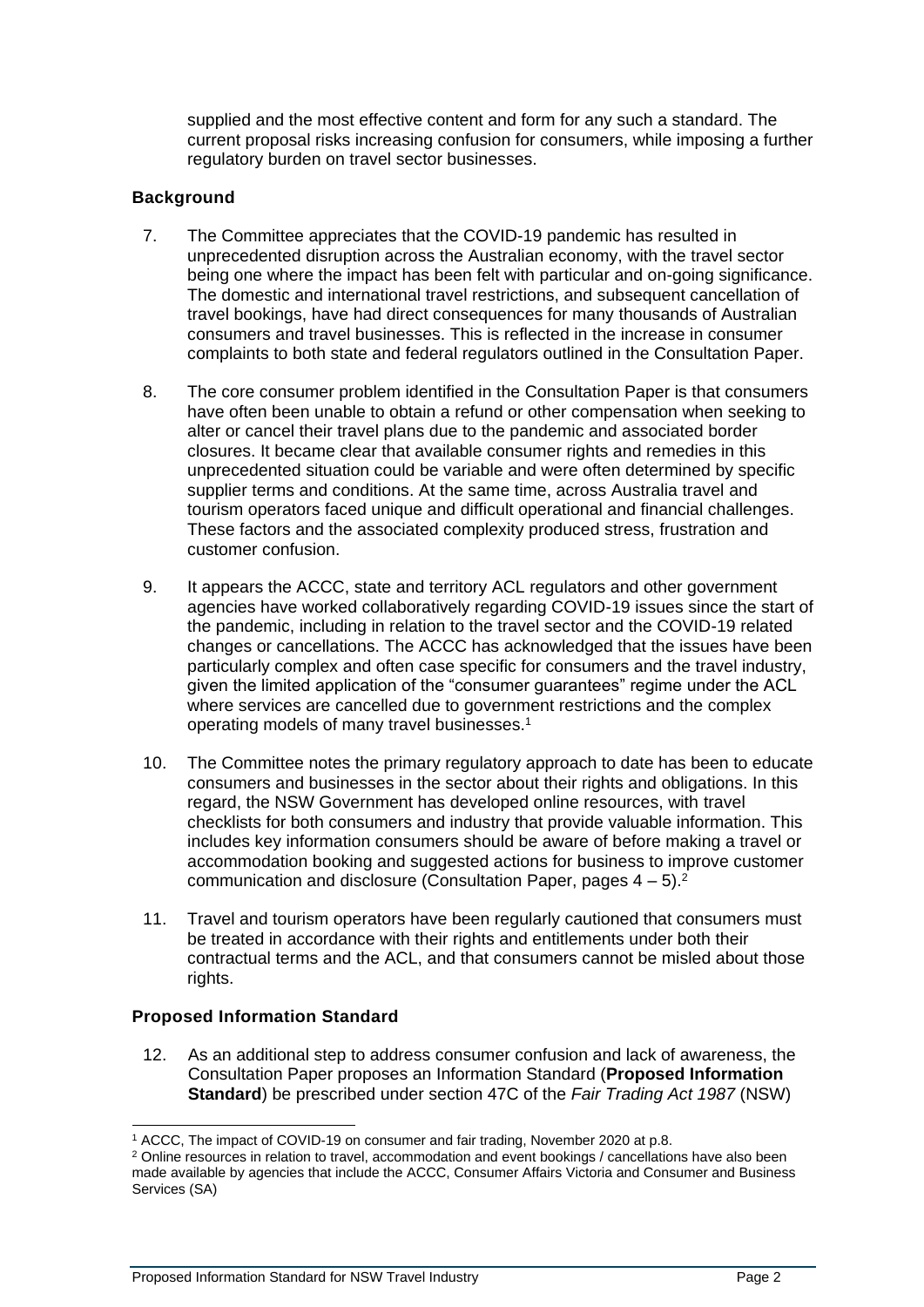(the **Act**) to apply to all travel and accommodation service providers operators in NSW (**travel service providers**).

13. The Proposed Information Standard will specify that all travel service providers prominently display certain information prior to a consumer proceeding to purchase accommodation and travel services, including at the point of sale (Consultation Paper, pages 7 – 10). The Consultation Paper currently proposes nine categories of specific information that a travel business will need to collate and make available at potentially multiple points of the customer journey.

# **Committee Comments**

- *A. Desirability of a national consumer law framework*
	- 14. It can be agreed that measures which help ensure that consumers and businesses alike are clear about their rights, responsibilities and remedies in the event of a pandemic or similar event are positive developments. However, the Committee submits that caution should be taken in relation to the Proposed Information Standard, which represents a state-based statutory change to the consumer law framework.
	- 15. As a general rule there should be an in-principle preference for consumer law reforms that apply economy-wide to maintain consistency and avoid bespoke state-based variations. The benefits of a single national consumer law are well known for both consumers and businesses. In 2009, when discussing the forthcoming introduction of the ACL, the General Manager, Competition and Consumer Policy Division, Australian Treasury noted:<sup>3</sup>

*The benefits of a national approach to consumer law have been apparent for some decades. Indeed, there was a largely successful attempt to implement consistent consumer laws in the 1980s through a template legislation scheme based on Part V of the Trade Practices Act 1974.* 

*But, the benefits of this consistency were short-lived, and since then individual governments – and I include the Australian government – have all pursued their own improvements to consumer laws, leading to divergence, duplication and complexity. The net result is that businesses and consumers are not able to fully understand their rights and obligations under the law, which leads to costs – in terms of time, money and reduced confidence in markets.*

*These developments are understandable – governments face pressures to address specific concerns every day and the answer is often to do something. However, the consequences of such unilateral action by individual jurisdictions – for both businesses and consumers – are not always fully appreciated.*

16. These benefits were reiterated in the review of the ACL that followed in 2017. The ACL Final Report, while identifying areas were the law could be improved, found that "… on the whole, the introduction of a generic consumer law has benefited consumers and traders and that the law itself is generally 'fit for purpose'. In

<sup>3</sup> Dr Steven Kennedy (General Manager, Competition and Consumer Policy Division, Australian Treasury), *An Introduction to the Australian Consumer Law*, Forum for Consumer and Business Stakeholders, 27 November 2009 at pp.  $2 - 3$ .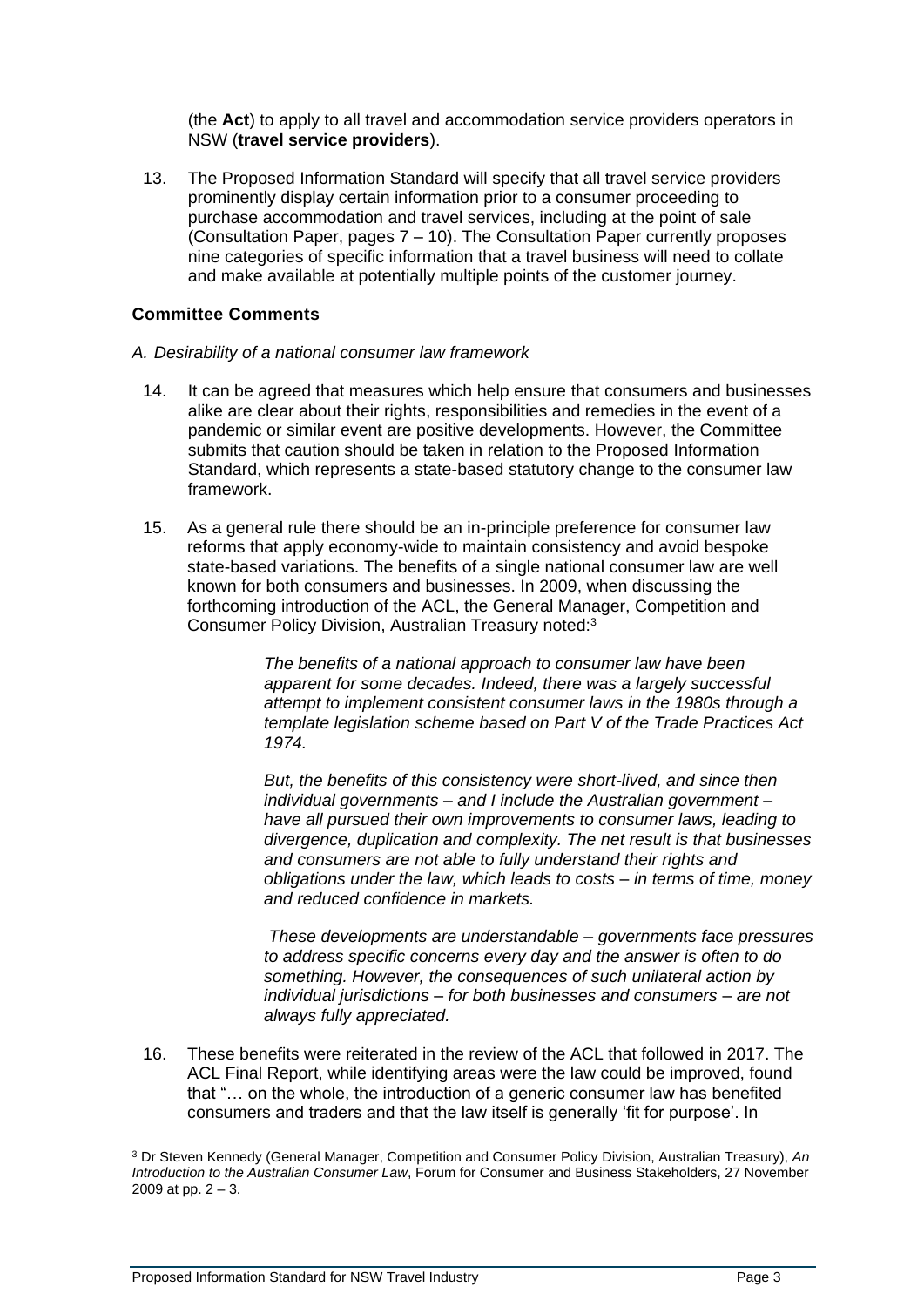particular, the introduction of the ACL has helped empower consumers, lower the incidence of consumer problems and ease the regulatory burden on traders".<sup>4</sup>

- 17. In this case, the general preference for a national approach finds further support in the fact that the impact of the COVID-19 pandemic on the Australian travel industry and Australian consumers has been nation-wide. The customer confusion and business challenges identified in the Consultation Paper have not been limited to NSW, nor does the Consultation Paper make a case that the pandemic travel experience in NSW has been sufficiently different so as to warrant a bespoke, state-based statutory response.
- 18. The ACL Final Report noted that most consumer and industry peak bodies supported economy-wide approaches to law reform and emphasised the importance of flexibility so that the law can keep pace with changes in the marketplace.<sup>5</sup> In keeping with this approach, rather than implementing the Proposed Information Standard in NSW, the Committee would prefer to see NSW Fair Trading continuing to work with the ACCC, government and other state and territory ACL regulators to:
	- a) collectively consider whether any policy reforms may be required to address issues that have arisen in the pandemic, including in the travel sector<sup>6</sup>; and
	- b) where such reforms are identified, develop options for consultation that can be implemented through a flexible and economy-wide approach.
- 19. This accords with the existing framework for ensuring the ACL remains fit for purpose in response to marketplace changes, while maintaining consistency in the national consumer law framework and avoiding unnecessary bespoke variations. It also reduces the potential for unintended but counterproductive consequences, such as additional complexity and confusion for Australian consumers and travel sector businesses.
- *B. Practicality of the Proposed Information Standard*
- 20. The Committee observes that, perhaps reflecting the complexity of the issues highlighted in (6) – (10) above, the categories of specific information presented in the Consultation Paper are broadly described and may be currently contained in various business documents, including existing terms and conditions, company policies and/or separate third party contracts. For at least some travel service providers, this is likely to produce multiple different disclosures to consumers in various locations, both in physical form and electronically.
- 21. For travel agents or other providers offering package services, these requirements could be multiplied as the Consultation Paper seems to suggest they must provide all categories of information in relation to each contract included in a package (Consultation Paper, p.9). For example, a package involving airfares, car hire and

<sup>4</sup> Consumer Affairs Australia and New Zealand, *Australian Consumer Law Review – Final Report*, March 2017 at pp.  $1 - 8$ .

<sup>5</sup> Ibid. p.16.

<sup>&</sup>lt;sup>6</sup> This includes whether industry-specific measures are warranted. In general, consumer protections should apply economy-wide rather than to specific industries or sectors. Policy makers have repeatedly recognised that inserting industry-specific measures into consumer laws can make it more difficult for consumers to understand their rights and increases the compliance burden for businesses.